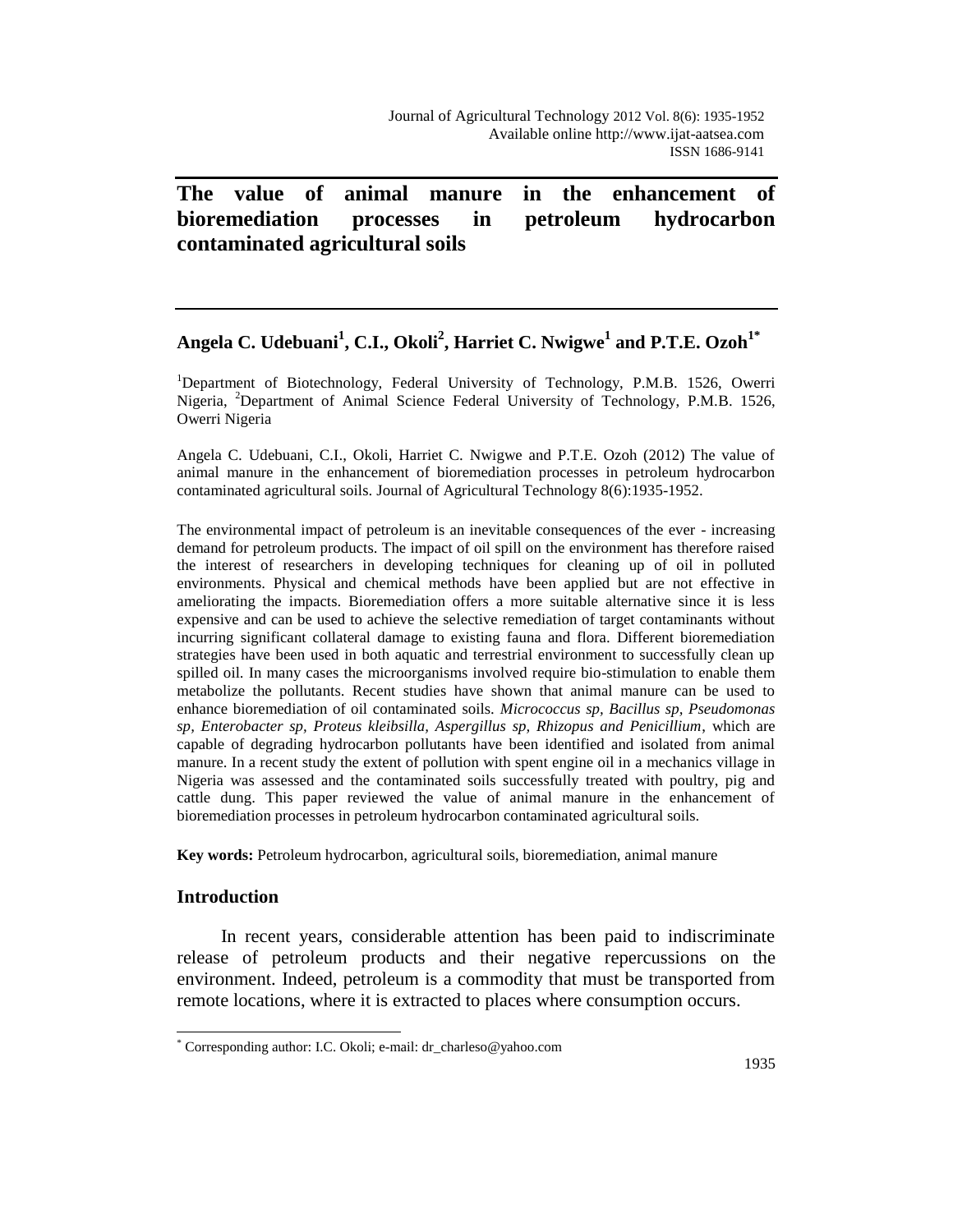These transportation methods may pollute the environment through operational discharges, which may results in the loss of large quantities of petroleum to the environment.

Studies of the biological effects of petroleum pollutants allow the assessment of environmental qualities (Rodriguez-ortega *et al.,* 2001) or impact of petrochemicals on organisms (Irwin *et al.,* 1997; Brogman, 2000; Rainbow, 2002). Organisms that thrive or survive in petroleum polluted sites, when identified could serve as bioindicators of the health of such sites (NRC, 1992; Udebuani and Ozoh, 2007).

The harmful effects of oil in different environments, has led to the need to develop simple adoptable remediation techniques for petroleum products polluted sites using different simple and affordable methods, which may include physical, chemical and biological processes (Okoh, 2006). Many industrial scale soil and water remediation of process as leading to eventual removal of hydrocarbon from the environment have been extensively documented. The physical methods of incineration or dig and dump in secure landfills (USEPA, 2001; ITOPF, 2006), as well as chemical method which involves the use of thermal and solvent treatment have been extensively reviewed (Rosenberg *et al.,* 1992; Lee and DeMora, 1999; Cohen *et al.,* 2001).

These methods are however expensive when contaminated areas are large (Okoh, 2006) and it may pose possible collateral destruction of the site material or its indigenous flora and fauna (Timmis and Pieper, 1999; Pye and Patrick, 1983). Bioremediation processes that employ the use of microorganisms to degrade environmental contaminants (Atlas and Cerniglia, 1995; McClay *et al.,* 2000; Boopathy, 2001; Bidwell *et al.,* 2002), have also proved effective and could be used to accomplish both effective detoxification and volume reduction. The advantage of this remediation process over physicochemical remediation method is that it is believed to be non invasive and relatively cost effective (April *et al.,* 2000).

Hydrocarbons bind strongly to surfaces including soil, thus, biotransformation and bioremediation of petroleum hydrocarbons continue to represent significant challenge to scientists. The varieties of factors which include physical conditions, the nature, concentration and ratios of various structural classes of hydrocarbon present in a polluted site may limit the biodegradation ability of microbes (Ko and Lebeault, 1999; Suenaga *et al.,* 2001; Venkateswanan and Harayama, 1995; Yuste *et al.,* 2000). Nutrient availability, especially of nitrogen and phosphorus appears to be the most common limiting factors (Pritchard *et al.,* 1992; Rosenberg *et al.,* 1992). Thus, since bioremediation of contaminated soils is adopted principally to improve the bio-physicochemical property of such soils (Bragg *et al.,* 1994).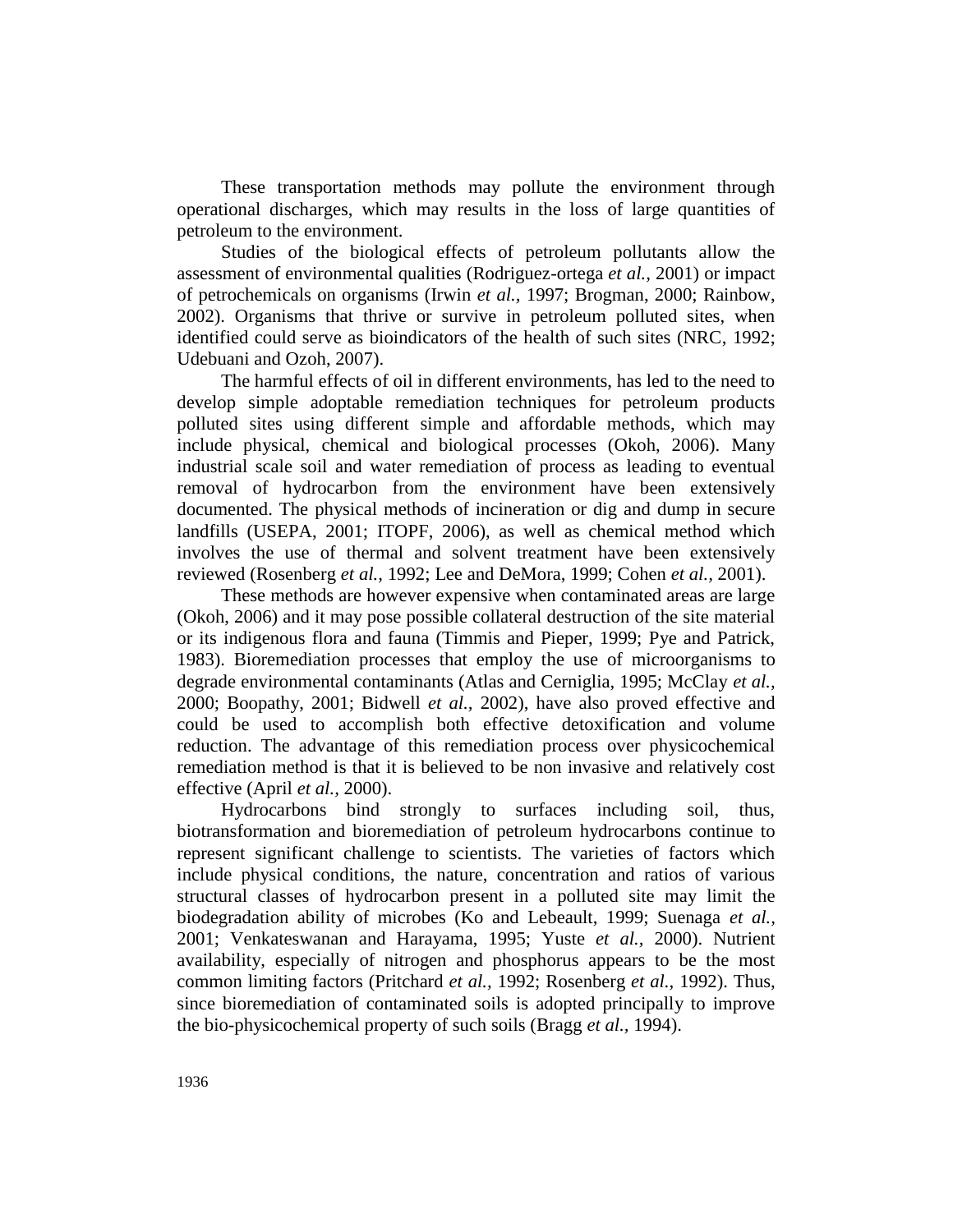Bioremediation processes could be enhanced either by addition of commercial microbe cultures (bio-augmentation) (Chhatre *et al.,* 1996; Komukai-Nakamura *et al.,* 1996; Venkateswanan and Harayama, 1995) or by nutrient enrichment (bio-stimulation) of the natural microbial population (Boopathy, 2001; Bidwell *et al.,* 2002).

Several laboratory and field investigation have indicated that addition of nutrients provide certain advantages over addition of microbes, except in cases where pollutant toxicity and appropriate microorganisms are lacking (Lee and Levy, 1991; Okolo *et al.,* 2005). Many published reports have shown that addition of microbes did not significantly enhance the rate of oil biodegradation over that achieved by nutrient enrichment (Fayad *et al.,* 1992; Venosa *et al.,* 1992). This for example was experienced in Exxon Valdez as reported by van Hamme *et al.* (2003) that bioaugmentation was ineffective in petroleum degradation process.

Numerous laboratory studies on the use of fertilizer to enhance oil biodegradation by naturally occurring microbes have concluded that fertilizer use has the potential as a treatment technique for removing hydrocarbon in an impacted area (Lee and Levy, 1991; Pelletier *et al.,* 2004). However, several components of fertilizer are toxic to humans and other organisms even at certain concentration (Lee and Levi, 1991). Secondly nutrient concentration can inhibit the bio-degradation activity (Challaina *et al.,* 2006). Several authors have specifically reported the negative effects of a high NPK level on the biodegradation of hydrocarbons (Oudot *et al.,* 1998; Chaineau *et al.,* 2005). According to Hoff (1991), microbes preferred to utilize organic components of the fertilizer instead of the oil.

Okolo *et al.* (2005) investigated the impact of addition of poultry manure alone to enhance bioremediation process in crude oil contaminated soil, while Ibekwe *et al.* (2006) studied the effect of organic nutrient on microbial utilization of hydrocarbons on crude oil contaminated soil. Ewulo (2005), studied the effect of poultry dung and cattle manure on chemical properties of clay and sandy clay loam soil, exposed to pollutants while Ogboghodo *et al.* (2004) established the effects of application of poultry manure to crude oil polluted soils on maize (*Zea mays*) growth and soil properties. Animal manure has been shown to be nutritionally rich in energy, protein, mineral and vitamins (Abulude *at al.,* 2003), which can help in the improvement of soil properties, especially farmlands, without any potential health risk on living biota.

This paper reviewed the value of animal manure in the enhancement of bioremediation processes in petroleum hydrocarbon contaminated agricultural soils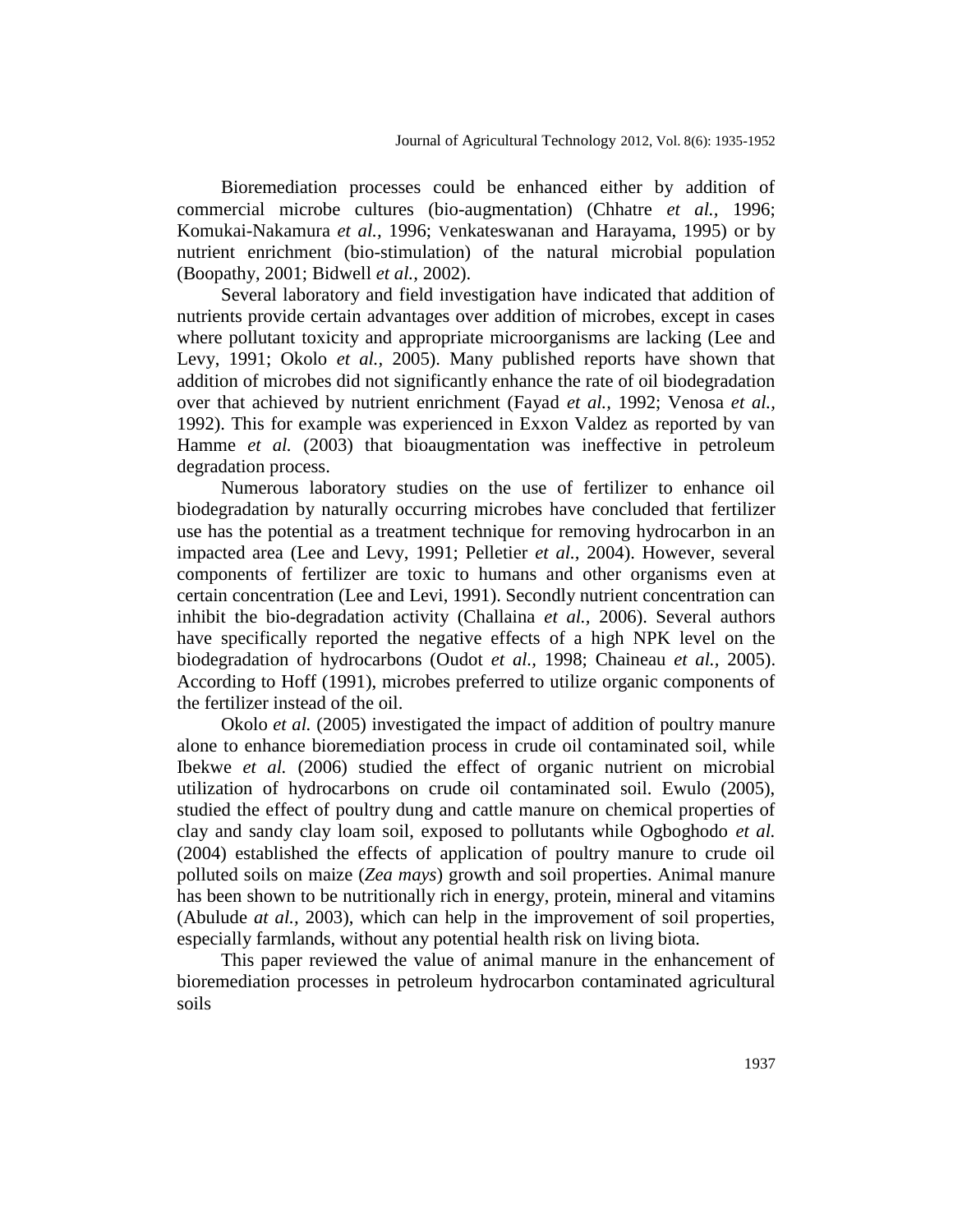# *Remediation of environment of petroleum*

The environmental impact of petroleum may be regarded as inevitable consequences of the ever - increasing demand for petroleum products. Majority of oil spills occurring and its catastrophic impact in the environment has attracted a lot of publicity and public attention (Duffy *et al.,* 1980). Colwell and Walker (1977) reported the three major oil spill, which received considerable attention to include, the Torrey Canyon spill (Smith, 1968), Santa Barbara incident (Straughan, 1971) and Florida accident (Blumer *et al.,* 1972; Blumer and Sass, 1972). Nigeria as an oil producing country is not left out. Much of oil that spill on land occur at a moderate scale, however, the primary concern is the serious long-term threat to the environment especially to groundwater quality (Udebuani and Ozoh, 2007). This is because oil spill on land is a potential source of ground water contamination (Duffy *et al.,* 1980).

The impact of oil spill on the environment has raised the interest of researchers in developing techniques used in cleaning up of oil in the polluted environment. Some of the methods developed so far in removing oil include physical methods, such as pumping and the use of heavy mechanical plant/bulldozer to remove oil from a contaminated site. Large quantities of oil could be removed using this method however, the oil removed requires disposal and the mechanical plant/bulldozer may damage the fauna and flora and the integrity of the environment. Absorption is another physical method but it is very labor intensive and generally somewhat limited in its use.

Chemical treatment methods include dispersing, herding, gelling, sinking of oil and burning of oil mass among others (Dewling and McCarthy, 1980). These methods require the use of chemicals, which may be toxic to the environment and expensive. The chemical may not be effective enough to alter or treat oil, while there is also the problem of disposal of the treated oil. Surfactants used in situations of oil contamination have stimulatory inhibitory or neutral effects on bacterial degradation of the oil components (Liu *et al.,* 1995). Due to these technical considerations, physicochemical treatment methods are not considered effective in cleaning up oil at oil-impacted sites.

Fortunately, microorganisms existing in the environment are naturally equipped for degradation or biotransformation of pollutants to avoid their accumulation to a point of being detrimental to life. Bioremediation offers a more suitable alternative to physicochemical treatment methods as it is less expensive and most importantly can be used to achieve the selective remediation of target contaminants without incurring significant collateral damage to existing fauna and flora at the contaminated site. Various workers (Odu, 1978; Ijah and Antai, 1988; Okpokwasili and Okorie, 1988; Pritchard, 1990; Lee and Levy, 1991; Ijah, 2003; Kim *et al.,* 2005; Okolo *et al.,* 2005;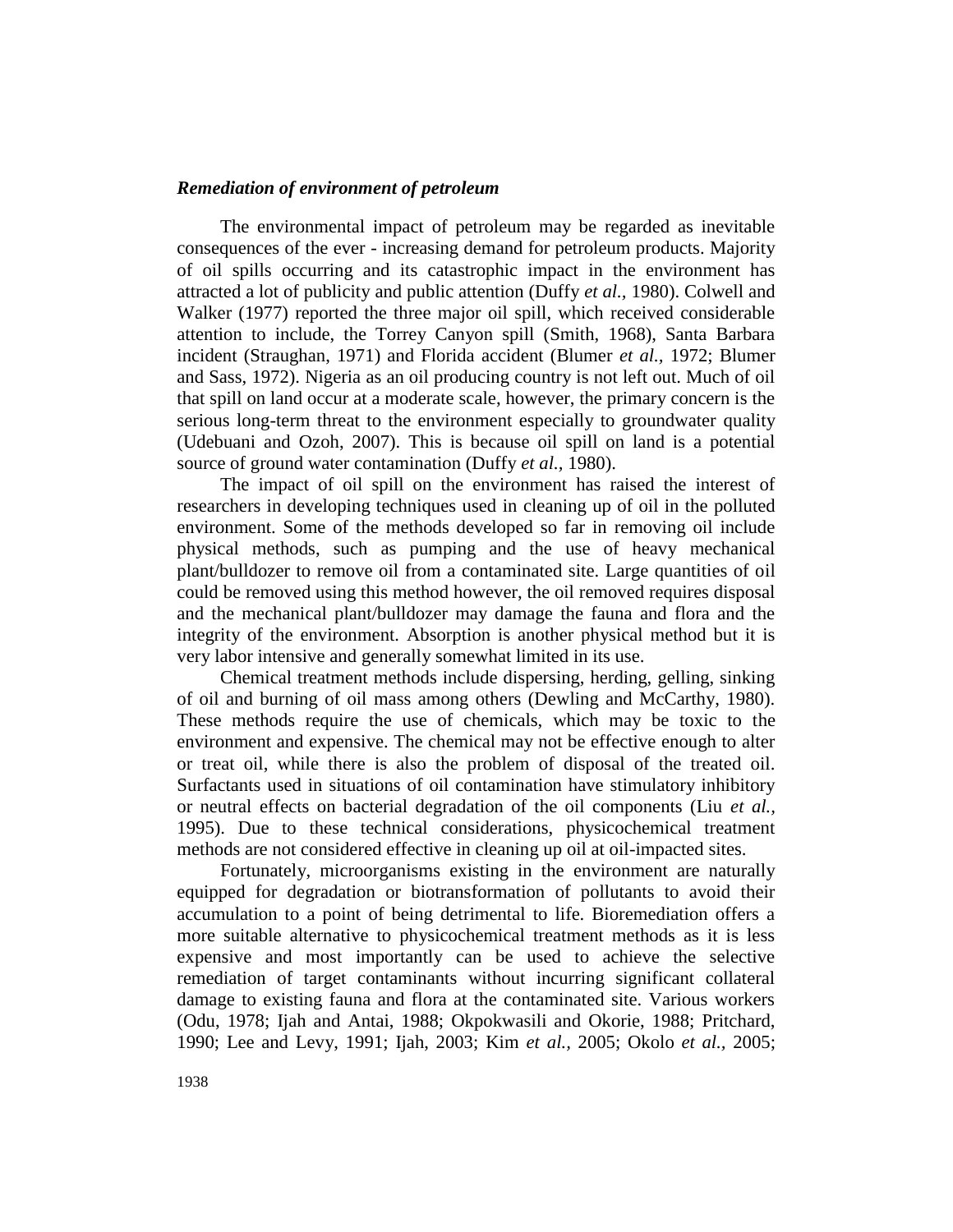Okoh, 2006) have reported application of microorganisms as effective bioremediation method.

### *Mechanism of bioremediation*

The mechanism of biodegradation is achieved by the primary attack of oxygenase on intact hydrocarbons. This attack requires the presence of free oxygen. In the case of alkanes, monooxygenase attack results in the production of alcohol. Most microorganisms attack alkanes terminally, whereas some perform sub – terminal oxidation (Okoh, 2006). The alcohol produced will be oxidized finally to aldehyde and then to a fatty acid. The fatty acid is degraded further to beta – oxidation (Atlas and Bartha, 1992).

Successful applications of bioremediation methods require knowledge of the characteristics of the site and the parameters that affect the microbial degradation of pollutants (Sabata *et al.,* 2004). However, certain environmental factors limit biodegradation ability of microorganisms. Those limiting factors include petroleum hydrocarbon composition (PHC), physical state, weathering, water potential, temperature, mineral nutrient, reactions and microorganisms (absence and low number) (Bartha, 1986). Studies have shown that the availability of these environmental factors enhanced microbial activities and yielded encouraging result in both *in situ* and *ex situ* experiments of bioremediation (Cooney, 1984; Choi *et al.,* 2002; Pelletier, 2004; Kim *et al.,* 2005; Okolo *et al.,* 2005).

# *Bioremediation strategies*

Bioremediation strategies have always been used in both aquatic and terrestrial environment to successfully clean up oil in an impacted area. This strategy has been promoted over other methods (physical/chemical) for clean up because of the reduced risk of environmental impact (Wrabel and Peckol, 2000; Tsutsumi *et al.,* 2000). These strategies include the use of indigenous microbial populations in the remediation of contaminated sites. This involves the utilization of already existing microorganisms in a given environment to achieve a successful remediation of a contaminated site. It has been established that these indigenous microorganisms are ideal candidates for use in the bioremediation of hydrocarbon pollutants (Kumar *et al.,* 1995). The presence of large number of microorganism is an advantage at the start of the process. Thus, several studies have reported the use of micro-organisms inhabitant in an environment to address the issue of dwindling terrestrial and aquatic environment (Kanaly *et al.,* 2000; Kasai *et al.,* 2001).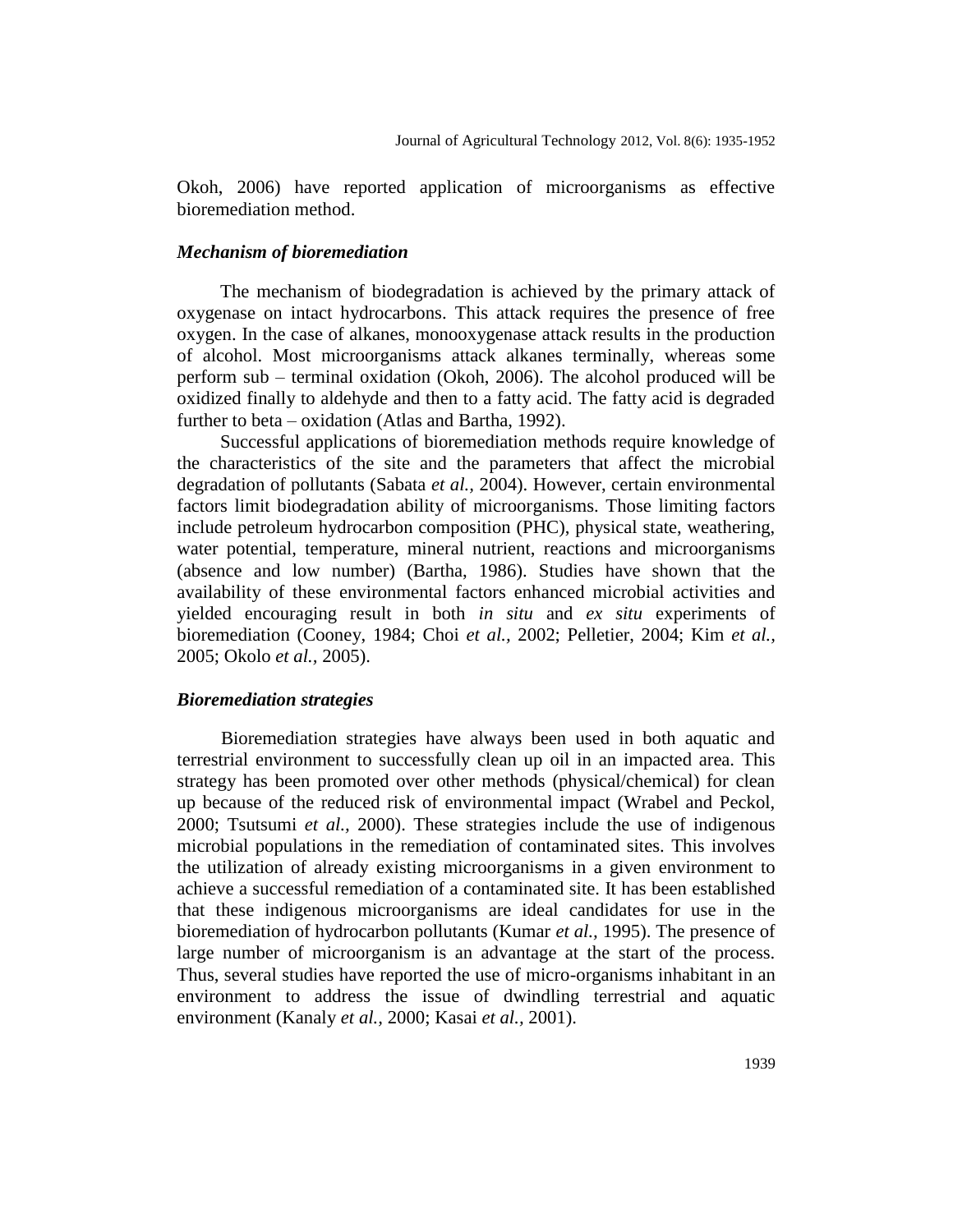Another important strategy of bioremediation is bio-stimulation, which involves supplementing the contaminant soil to change the physical state of the contaminant, thereby converting it to a more bio-available form (Boopathy, 2001). The microorganisms involved may require supplementing the biostimulation conditions. This enables them to metabolize the pollutant. The biostimulation conditions include oxygen level, temperature, pH, presence of water, soil moisture, number and type of organisms present and the presence of heavy metals and salts (Rubio *et al.,* 1986; Wilderer *et al.,* 1987). Petroleum degradation by microorganisms can occur in an aerobic or anaerobic condition (Zengler *et al.,* 1999). However, the rate of degradation is faster in aerobic than in anaerobic condition and so the supply of oxygen is needed to maintain aerobic condition.

Temperature is another factor that plays important role in biodegradation of petroleum hydrocarbon, firstly, by its direct effect on the chemistry of the pollutant and secondly, by its effect on the physiology and diversity of microorganisms (Okoh, 2006). Again, nutrient addition in the form of nitrogen and phosphate containing fertilizer and inorganic manure greatly increased the degradation of petroleum contaminants (Choi *et al.,* 2002; Kim *et al.,* 2005; Okolo *et al.,* 2005). However, it has been reported that excessive nutrient concentration can inhibit the biodegradation activity (Challaina *et al.,* 2006). Several researchers have reported the negative effects of a high NPK level on the biodegradation of hydrocarbon (Oudot *et al.,* 1998: Chaineau *et al.,* 2005). Large numbers of microorganisms, especially hydrocarbon degrading organisms in the soil will clearly be an advantage for the degradation process.

Soil pH will also affect both the growth and the solubility of compounds. A slight alkaline pH of seawater seems to be favorable for petroleum hydrocarbon degradation but acidic soil liming to pH 7.8 to 8.0 had a definite stimulatory effect (Okoh, 2006). In certain cases, hydrocarbon contamination may be associated with high level of heavy metals, which may inhibit microbial growth depending on the concentration and type of metals. Several works have been carried out on the effectiveness of the use of these environmental factors to enhance the degradation of contaminated sites (Jobson *et al.,* 1974; Choi *et al.,* 2002; Kim *et al.,* 2005; Okolo *et al.,* 2005) and the results obtained so far are encouraging.

Bio-augmentation is another strategy of the bioremediation process. This involves the addition to the soil of some selected non – indigenous microbial population to speed up degradation (Brodkorb and Legge, 1992; Boopathy, 2001). Bacteria are not only the microorganism used as they can grow under low water condition as well and are present in the soil and water. It has been reported that this technique has the advantage of introducing naturally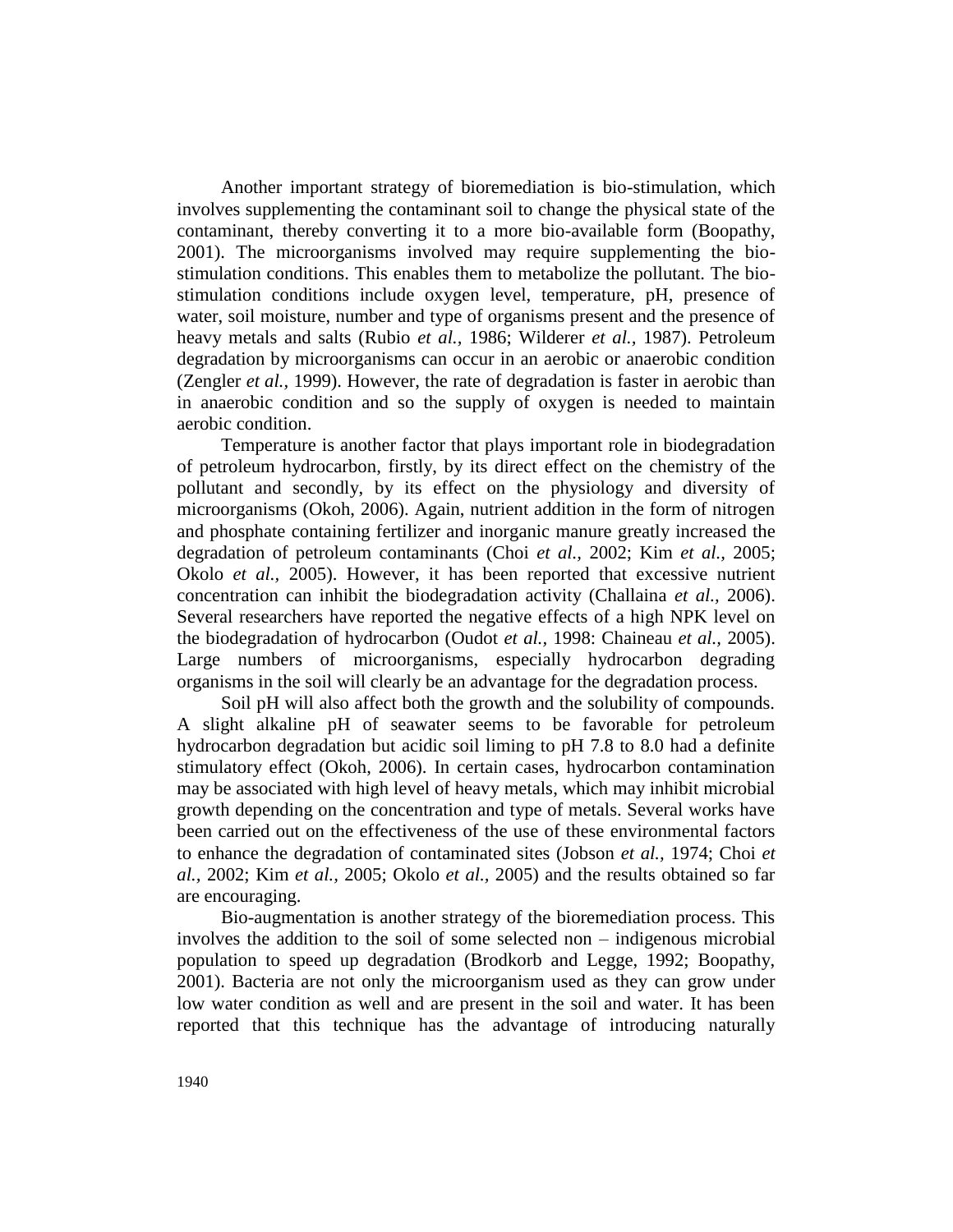developed populations cultured outside the soil. This technique has been shown to enhance the degradation of pentachlorophenol, atrazine and chlorobenzene (Armstrong *et al.,* 1995).

A number of fungi inocular have been used to bio-augment soil contaminated with PCP and this removed 80–90% within four weeks. Fungi species that have been used to bio-augment soil include: Methylosinus trichosporium, and Cladophialophora sp, strain T1 (degrading BTEX) (Venosa *et al.,* 1992). However, some researchers argue that bio-augmentation can only be effective in the laboratory but not in the field. Lee and Levy (1991) reported that addition of microbe did not increase biodegradation because foreign strains of bacteria failed to compete with the indigenous population.

Several investigations have indicated that addition of commercial microbial cultures did not significantly enhance the rate of oil biodegradation over that achieved by nutrient enrichment (Fayad *et al.,* 1992; Prince *et al.,* 1999; Venosa *et al.,* 1992). Some of the possible factors responsible for bioaugmentation failures include the fact that the concentration of contaminants may not be sufficient to support growth; environment may contain substances that inhibit growth, predation by protozoa and that the introduced microbe may not be able to penetrate the soil to reach the contaminant.

More recently, bio-augmentation has had more success using activated soil rather than pure culture. The activated soils are those soils containing indigenous microbial populations recently exposed to the contaminants. This technique has the advantage of introducing naturally developed population not cultured outside the soil.

Phyto-remediation is another strategy for bioremediation. This involves the use of plants to extract or detoxify pollutants through physical, chemical and biological processes (Cunningham and Ow, 1999; Saxena *et al.,* 1999; Wenzel *et al.,* 1999; Udebuani and Ozoh, 2007). The use of plants for bioremediation is a welcome phenomena and it has the advantage of providing aesthetically pleasing ecological options. It has also minimal disruption of the top soil and it can offer the possibility of recovery of metals. Phyto-remediation is inexpensive and very effective with low levels of mixed contaminants.

A plant for phyto-remediation should have the following qualities: It must be able to grow rapidly and produce high amount of biomass. It must be able to tolerate and accumulate high concentrations of pollutants even in the harvestable part of the plant (root, shoot and leaves). Some plants have been reported to be used in phyto-remediation. Such plants include: Dictyledon (*Thlaspi caerulescons, Brassica junica*), Grasses (*Vetiveria zizaniodes* ), Fern (*Pteris vittata*) and some aquatic plants (*Azolla pinnata*) (Shrimp *et al.,* 1993; Davis *et al.,* 1998; Schnoor *et al.,* 1995; Erickson *et al.,* 1994) and *Elicine*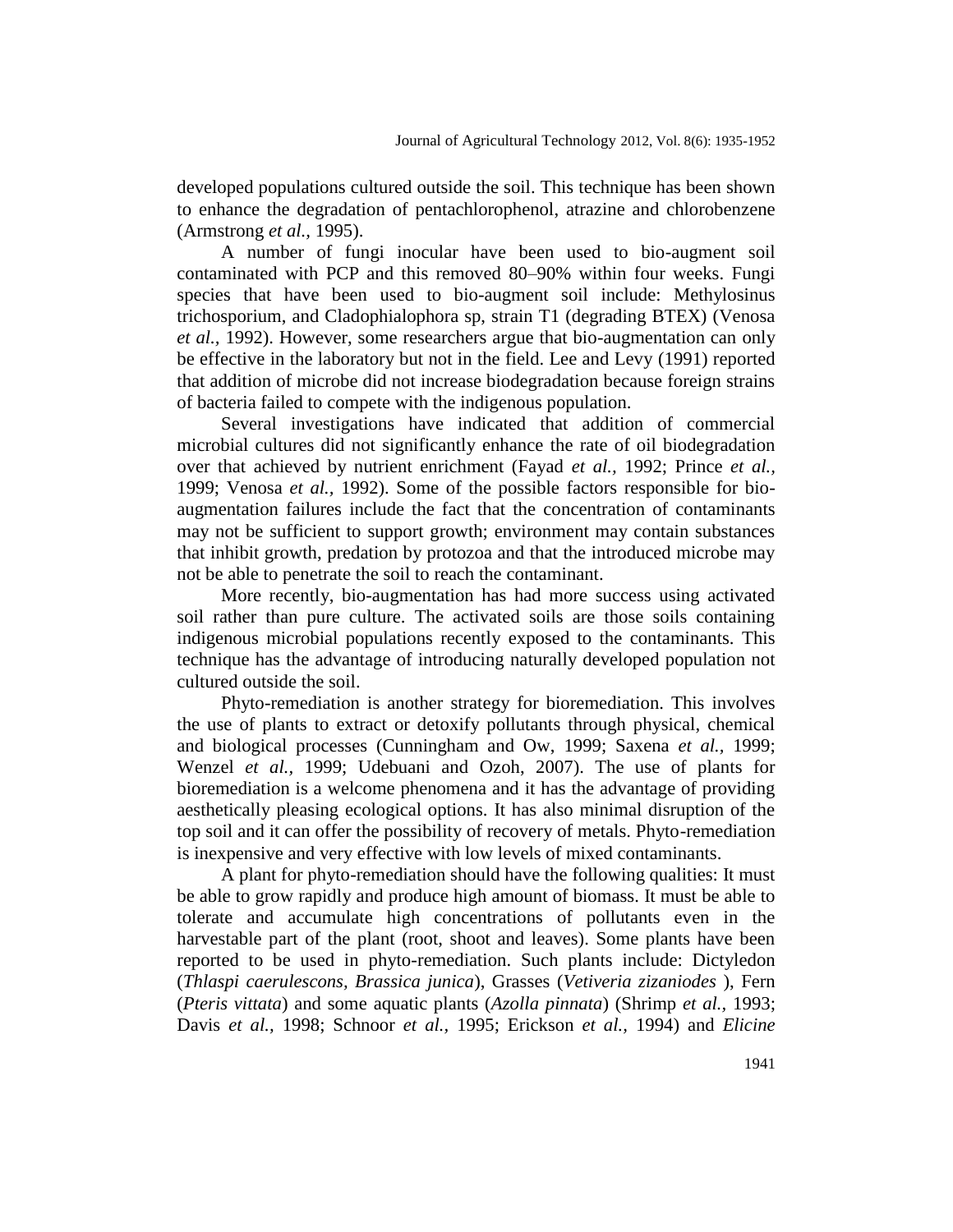*Indica* (Udebuani and Ozoh, 2007). Phyto-remediation can be divided into a number of processes, which may include phyto-extraction (phytoaccumulation); the removal of metals from the soil and their storage in the plant. Examples of such plant include vetiver and Bahia grasses.

Phyto-degradation is another strategy that involves the uptake and degradation of organic compound. Phyto-volatilization on the other hand involves the volatilization of pollutant into the atmosphere. Example of such plants includes Indian mustard (*Brassica Juncea*) (Kumar *et al.,* 1995). Phytostabilization is the transformation of specie of molecule into less toxic specie  $(Cr^{6+}$  or  $Cr^{3+}$ ) and involves plants such as *Zolium perenne*.

#### *Bioremediation techniques*

The different bioremediation methods employed at each point in time will depend on the degree of saturation and aeration of the contaminated area (Figure 1). The techniques involved are *in situ* and *ex situ* bioremediation technique. *In situ* techniques are defined as those that are applied to soil and ground water at the site with minimal disturbance, while *ex situ* technique are those that are treated on or off site, when the contaminated material is excavated or pumped out (Vidali, 2001). The *in situ* and *ex situ* processes are outlined in the figure I to included bioventing, biosparging, biostimulation, phytoremediation.



**Fig. 1.** Bioremediation Techniques (Source: Vidali, 2001)

*In situ* **method:** This involves direct approach to the microbial degradation of pollutants at the site of pollution (soil or ground water).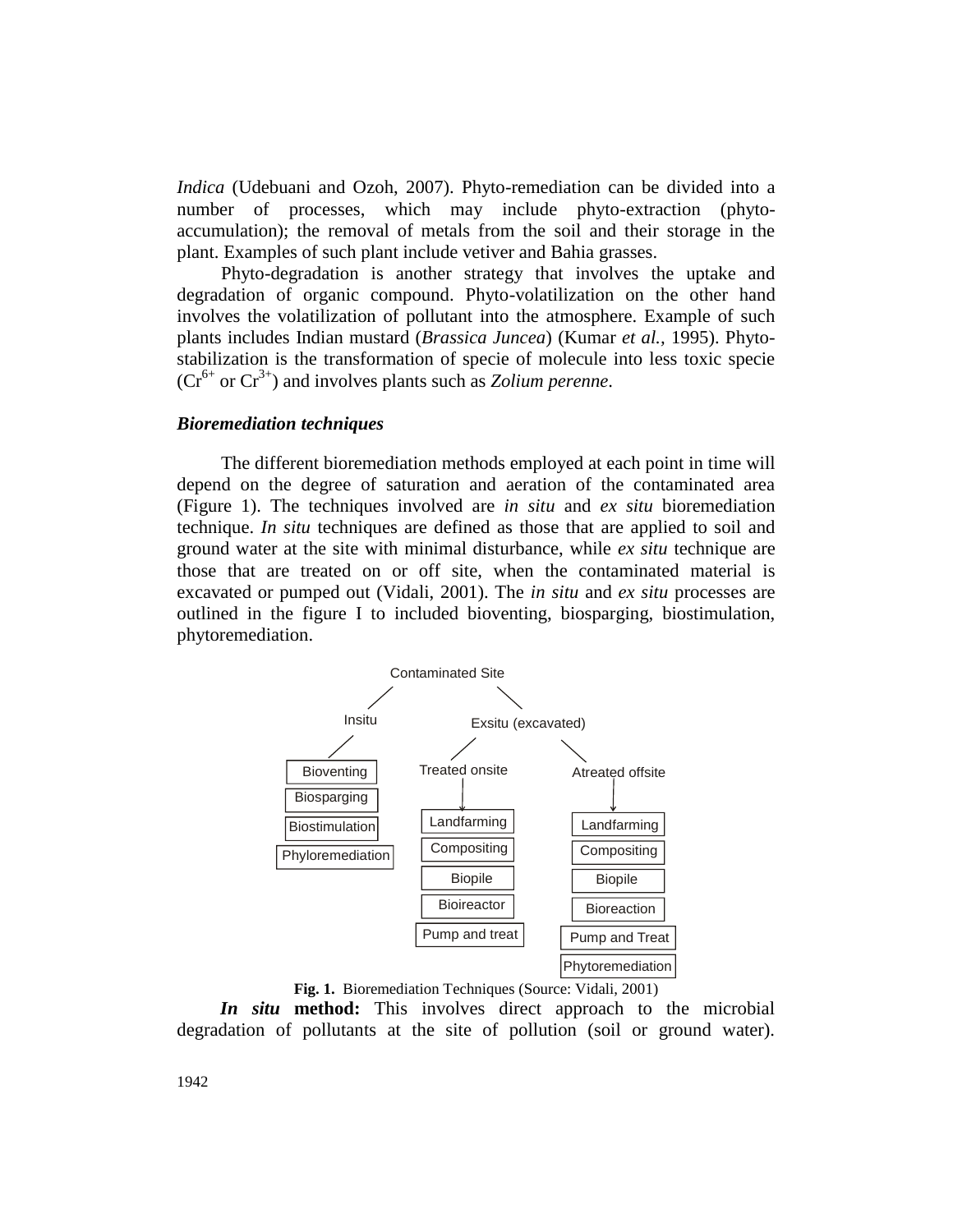Addition of adequate quantities of nutrients at the site promotes microbial growth. The growth of the microorganisms and their ability to bring about biodegradation are dependent on the supply of essential nutrients (nitrogen and phosphorus). The *in situ* methods are generally the most desirable options used in the treatment of contaminated soil. They include bioventing, which is the most common *in situ* treatment. It involves supplying air and nutrient through wells to the contaminated soil to stimulate the indigenous bacteria. The increased supply of air will probably increase the rate of natural degradation (Vidali, 2001). Bioventing is one of the methods that have been shown to be effective for removal of simple hydrocarbons and it can also be used where the contamination is deep under the surface.

Another *in situ* method that is also good is biosparging. This process involves the injection of air under pressure below the water table to increase the biological activities of the soil. This method is also very effective and can enhance the rate of biological degradation of contaminants by naturally occurring bacteria (Satyanarayana, 2005).

Land farming is another *in situ* method that involves mixing of the soil by ploughing or some form of mechanical tilling. Ploughing helps to increase the oxygen level in the soil and distributes the contaminants more evenly (Satyanarayana, 2005).

Bioaugmentation/stimulation is the addition of nutrients into contaminated soil, well below the surface to stimulate the indigenous microbial population. This method has been used severally to remove or clean up oil in an impacted area (Pritchard and Costa, 1991; Bragg *et al.,* 1994). This technique is used for the bioremediation of subsurface of soil, buildings and roadways that are polluted.

*Ex-situ* **method:** The contaminated material in question could be collected from polluted site and the bioremediation with the requisite microorganisms carried out at a designated place. This process is certainly an improvement over *in situ* bioremediation and has been successfully used at some places (Satyanarayana, 2005). *Ex-situ* is often regarded as a more rapid method of decontaminating the area. The techniques involved in this approach and can be used effectively in land farming (on or offsite), compositing, biopiles and bioreactor (Vidali, 2001).

The two bioremediation techniques (*in situ* and *ex situ*) are very good methods of cleaning up oil, however, *in situ* techniques are generally considered the most desirable option for removing or cleaning oil. This is because of the lower cost and less disturbance to the environment as it provides treatment at the site, avoiding damage to the environment through excavation and transport of contaminants.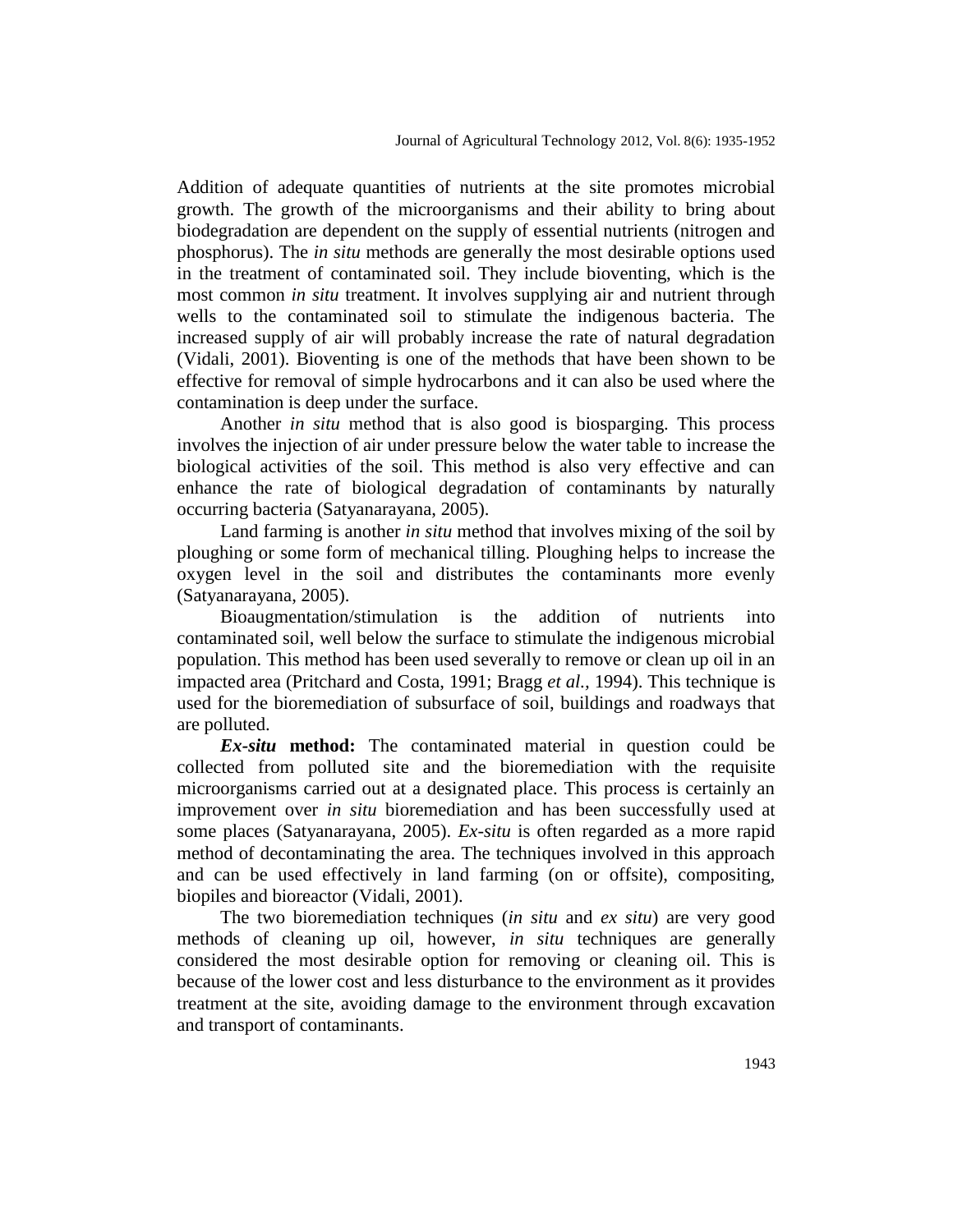#### *Constraints to the biodegradation process*

Environmental impacts of oil spill are highly diverse. They may or may not have obvious direct effects on living organisms, but can change the physical environment in such a way as to make conditions less suitable for life or unsuitable for communities present in the ecosystem at that time. Microbial degradation therefore provides an effective and economic means of disposing of such environmental pollutants. Several microorganisms, which can degrade large numbers of pollutant, have been identified in nature (Bossert and Bartha 1984; Britto *et al.,* 2006). However, there are some limitations in the degradation process.

The limitations include the fact that microbial degradation of pollutants is generally a very slow process (Vidali, 2001). No single microorganism can degrade all the xenobiotics present in environmental pollutants. A cocktail or synergetic action of microorganisms is therefore more effective in the degradation process (Adams and Jackson, 1996; Rahman *et al.,* 2002). The pollutant may inhibit the growth of microorganisms, for example, presence of halogen in aromatic compound inhibited microbial degradation. Again, certain xenobiotics get absorbed on the particular matter of soil and become unavailable for microbial degradation (Okoh*,* 2001).

The need to address all the limitations and carry out ideal process of bioremediation is a step in the right direction. There is therefore the need to develop cheap, simple and adoptable technologies for the remediation of oil impacted sites at local levels. Some attempts have been made using locally available products to enhance bioremediation and results obtained so far have been impressive (Okolo *et al.,* 2005; Ibekwe *et al.,* 2006; Odjegba and Sadiq, 2007). The use of compost, Lime coal fly ash (Kumpiene *et al.,* 2007), organic manure (Okolo *et al.,* 2005), ash (Odjegba, 2007) have also being reported.

Cheap and adoptable bioremediation methods need to be developed in the areas of environmental biotechnology, as these areas will help to open new doors to the approach of bioremediation. Areas, like the examination of microbial communities capable of degrading contaminant without cultivation, using universal primer 16SrRNA gene primer (Borneman *et al.,* 1996) have been explored. In addition, creation and transfer of new strains of microorganisms into another microorganism that can simultaneously degrade pollutants have raised the hopes of researchers in achieving an effective method of bioremediation. These new strains though created are not in regular use and so more research is being conducted to determine the merits and demerits of the use of such strains.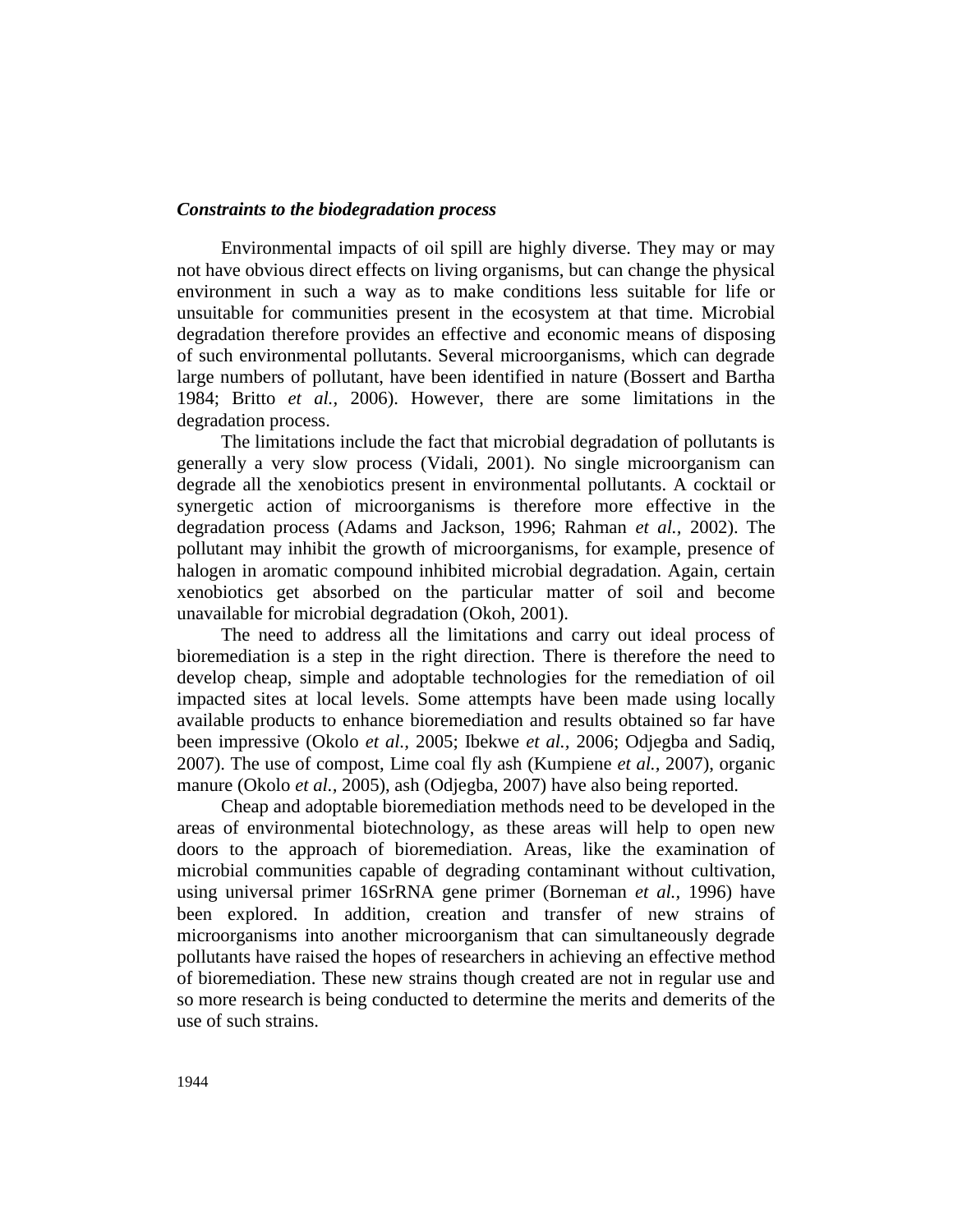### *The use of animal manure in remediation of hydrocarbon contaminated soils*

Animals used as domestic livestock have helped to improve the human standard of living; however, they generate a lot of waste in the form of manure, which are very useful in their various aspects. Manure as an organic matter contains nitrogen, phosphorus and potassium among many other nutrients. These nutrients are very important for plant growth. Magnesium and sulphur, which are essential nutrients, are also found in animal manure (www.ecochem.com/t\_manurefert.html).

Previous studies have reported the characteristics of animal manure to depend on the specie, age, nutrition, production diet of the animal, amount and type of bedding, time of the year and manure storage practice (Kirchmann and Witter, 1992; Van Horn *et al.,* 1994; Wilkson *et al.,* 1992). Nitrogen content in manure varies with the type of animal and feed ratio of such animal.

Poultry dropping, for instance, has the highest rate of ammonium so it is expected to have high nitrogen volatilization rate. Therefore, the total nitrogen content of applied manure is lower because of losses, which occur during storage. Concentrations of nutrients depend on the amount of dry matter present. Research have shown that when manure is fresh, it has around  $70 -$ 85% of moisture content, but when it is air – dried, it could reduce to  $9 - 15%$ of moisture content. It has also been shown that nutrients in dry manure are more concentrated on a weight and volume basis than in that fresh one, due to structural changes in the manure (www.ecochem.com/t\_manure\_fert.html).

The content of animal manure is a function of the type of animal, digestibility of the feed, microbes and its residues from the digestive system. It is known that feed digestibility increases the nitrogen content of its waste, especially in ruminants. Decrease in plant nitrogen has been reported in dairy cattle manure. Research has shown that pig's diet ensures that its manure has the highest nutritional quality (Hamilton, 1995).

The chemical composition of pig manure is responsible for the odor, which the manure gives off and it all depends on the amount of amino acids containing sulphur (Cysteine, cystine or methionine) (Hamilton, 1995). Animal manure is used for different purposes, it has been found to be effective in maintenance of adequate supply of organic matter in soil (SOM). Animal manure has helped in improving soil physical and chemical conditions and enhanced crop performance (Powel *et al.,* 1998; Ikpe and Powel, 2002).

Addition of animal manure increases soil organic matter (SOM), soil aggregate, stability, water holding capacity, water infiltration and hydraulic condition.

1945 However, animal manure has been reported to help in enriching the soil contaminated with hydrocarbon pollutants. Okoh (2006) reported that the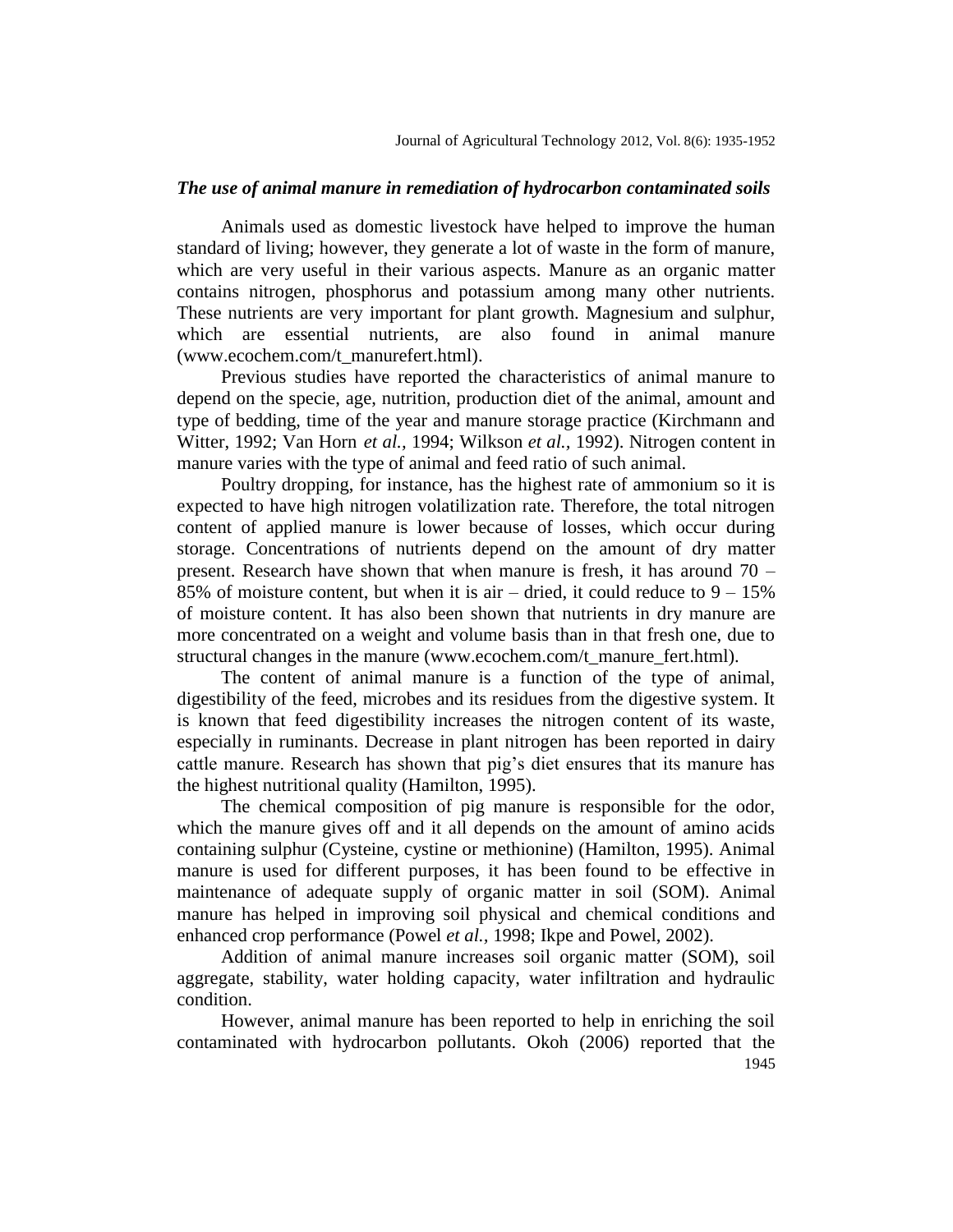organic manure binds rapidly to the soil particle, and this facilitates the movement of the pollutants through dirt, when natural events like rain occur. In recent studies, animal manure has been used to enhance biodegradation of contaminated soil. Okolo *et al.* (2005), used poultry manure to enhance crude oil degradation in a sandy loamy soil. Concluded that poultry and cattle manure improved soil chemical properties irrespective of soil texture. Odjegba (2007) also observed that soil amendment with manure and wood ash reduced the bioavailability of cadmium, copper and zinc uptake by *M. hybridus.* Soil amendment actively increased water holding capacity and cation exchange capacity of substrates, providing a slow release of nutrient source, complex toxic metals and boost microbial activity (Tordoff *et al.,* 2000).

Microorganisms capable of degrading hydrocarbon pollutants have been identified and isolated from animal manure. These organisms include; *Micrococcus sp, Bacillus sp, Pseudomonas sp, Enterobacter sp, Proteus kleibsilla, Aspergillus sp, Rhizopus and Penicillium* (Ijah and Antai, 1988). Studies have also shown that because of high concentration of ammonia in the poultry manure, the most common bacteria identified included *Bacillus sp* and *Pseudomonas sp* etc (Tiquia and Tam, 2002). These organisms have been implicated in the degradation of hydrocarbon pollutant.

# *Value of animal manure in remediation of oil polluted soil*

The extent of pollution with spent engine oil in a mechanics village in Nigeria was assessed and an attempt made to solve the problem by treating the contaminated soils with poultry, pig and cattle dung. The study revealed that the mechanics deposited about 1.4 million liters of spent engine oil annually into the immediate vicinity of the study area. Results obtained from the analyses of the spent engine oil polluted soil, showed that the physical and chemical properties of soils were affected when compared unpolluted soil.

Heavy metals such as mercury, lead, zinc, chromium, nickel, cadmium and arsenic, which were highly toxic to human and agricultural soils, were recorded at higher levels in the spent oil polluted soils indicating that they are released into the environment through inappropriate disposal of the spent motor engine oils.

Microbial population of the polluted soils compared to the unpolluted soil was also reduced probably as a result of nutrient imbalance created by spent engine oil pollution. Thus the result of an uncontrolled and unregulated dumping of waste like spent engine oil is excessive pollution of the immediate environment.

To address the immediate problem caused by spent engine oil spillage, efficacy of three animal dung types (Cattle dung, poultry dropping and pig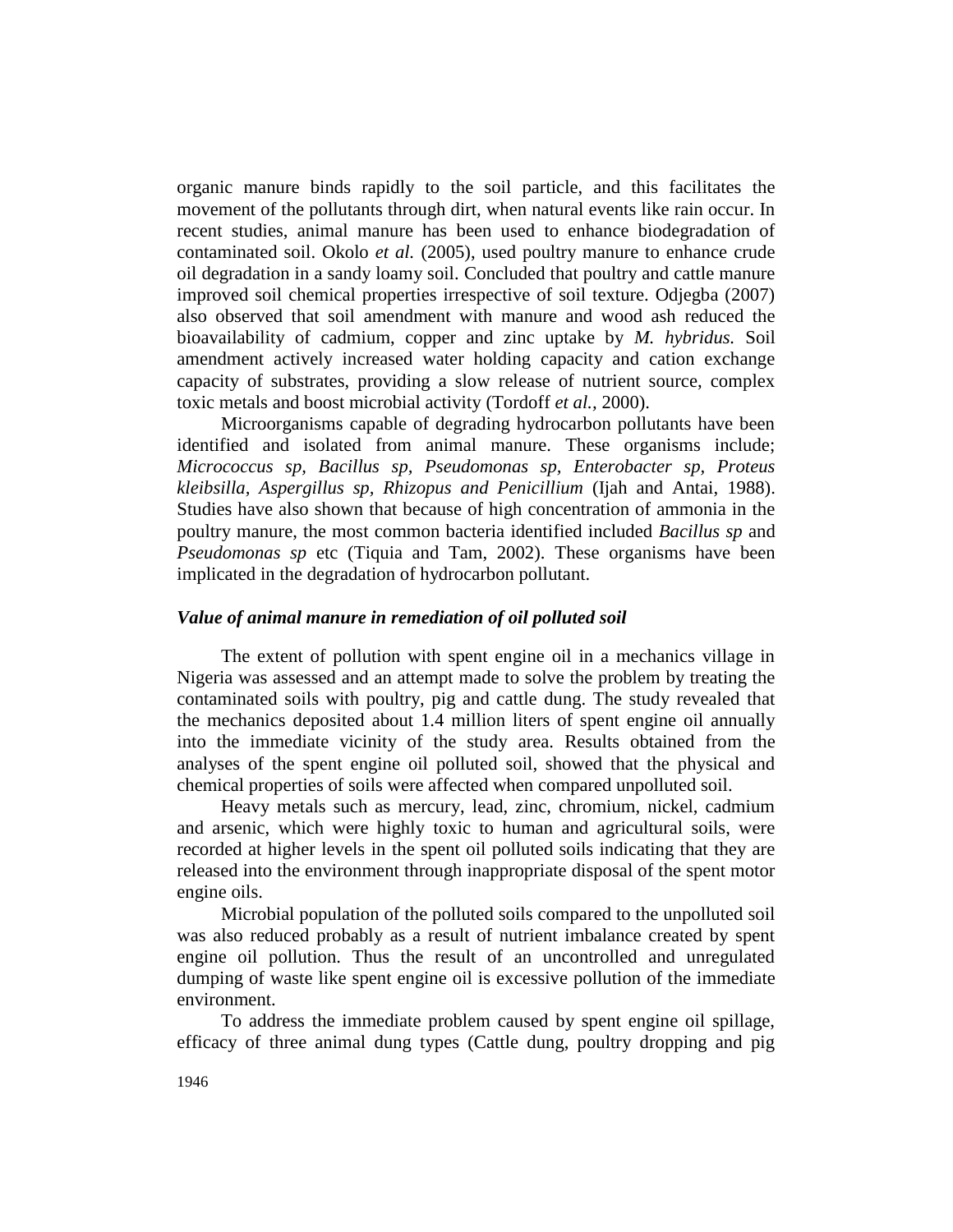manure) to enhance biodegradation of spent engine oil polluted soils were tested. These tests proved to be variably effective in the reclamation of the spent oil polluted soils. The nutrient content of the soils, which were severed due to pollution, were restored. This is because the animal dung contains high nutrient composition and so they provided the polluted soil with nutrient element, needed by both the endogenous microbes and those supplied by the different animal dung for their bioremediation activities. This also helped different microbial species found in the soils to proliferate for ultimate utilization of the spent engine oil. The study specifically showed that poultry dropping caused more enhancement than cattle dung and pig manure in the remediation process.

Nutrient supplements in the form of animal dung caused reduction in metals such as Zn, Cd, Ni, Pb, Ar, Cr, and Hg, which were made abundant in the polluted soil. There was also every evidence that cattle dung, pig manure and poultry dropping process mixed culture of petroleum degrading microbes and the addition of these animal dung increase both the population and diversity of both bacteria and fungi isolates in the polluted environment to enhance remediation.

# **Conclusion**

Bioremediation technique employed at any point in time would usually depend on the area or environmental media that is contaminated, the properties of the compound involved, the concentration of the contaminant and the time required to complete the remediation processes. Based on these options there is the need to continue evaluating the best methods that would suit these options in remediation process.

Efforts have been made to characterize microbial community of oil prospecting sites and their response to oil pollutants For example, isolated chicken dropping micro-organisms and studied their value for oil spill remediation. There is therefore the need to isolate potential degraders and the functional genes involved in a particular degradation process (Mesearch *et al.,* 2000). This is because the ability of organisms to degrade oil and its products has been linked to their genes (Okoh, 2006). This is because the genetic information that confers on the host organisms the ability to degrade recalcitrant organic compounds not commonly found in nature exists and the use of these elements to produce new degradation pathway is a possible bioaugmentation process (Ogawa *et al.,* 2004).

1947 Studies on the use of animal dung to remediate petroleum as well as other polluted sites have been conducted. Animal manure has been shown to be nutritionally rich in energy, protein, mineral and vitamins, which can help in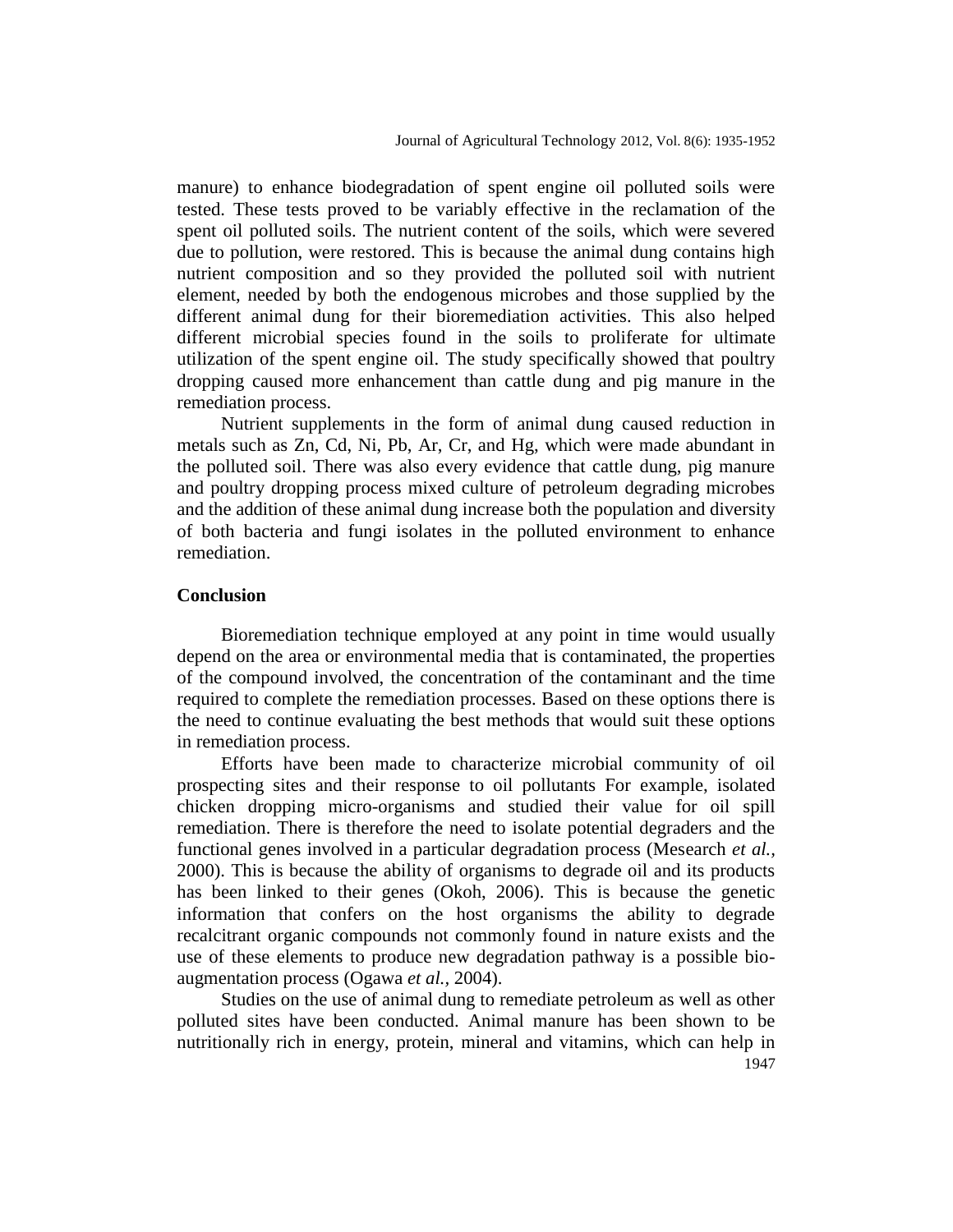the improvement of soil properties, especially pollution sites, with beneficial results.

#### **References**

- Abulude, F.O., Couple, A.A., Dafiewhare, B.H. and Oyeneye, O.O. (2003). Compositional evaluation of livestock dung fed to pigs. J. Sust. Trop. Agric. Res. 6:33–36.
- Adams, P. and Jackson, P.P. (1996). Bioremediation of oil spills: Theory and practice. Proceedings of the 8<sup>th</sup> NNPC Seminar in the petroleum industry and the Nigerian environment, Port Harcourt, Nigerian. Department of Petroleum Resource, Lagos. Pp:183–203.
- April, T.M., Foght, J.M. and Currah, R.S. (2000). Hydrocarbon–degrading filamentous fungi isolated from flare pit soils in Northern and Western Canada. Can. J. Microb. 46(1):38–49.
- Armstrong, S.M., Sankey, B.M. and Voordouw, G. (1995). Conversion of dibenzoithioiphene to biphenyl by sulphate reducing bacteria. Bioitechnol. Letters. 17:1133-1137.
- Atlas, R.M. and Bartha, R. (1992). Hydrocarbon biodegradation and oil spill remediation. Adv. Microb. Ecol. 12:287–338.
- Atlas, R.M. and Cerniglia C.E. (1995). Bioremediation of petroleum pollutant; diversity and environmental aspects of hydrocarbon biodegradation. BioSci. 45:332–338.
- Bartha, R. (1986). Microbial ecology: Fundamentals and application. Addison Wesley pub Reading Mass. Pp:134–146.
- Bidwell, J.R., Donald, S.C. and Merski, T. (2002). Toxicity evaluation of a commercial bioremediation agent mixed with crude oil. Environ. Toxicol. and Chemistry 22(1):84–91.
- Blumer, M., Ehihard, M. and Jones, J.H. (1972). The environmental fate of stranded crude oil. Deep, Sea Res. 20: pp. 239.
- Blumer, M. and Sass, J. (1992). Indigenous and petroleum derived hydrocarbon in a polluted sediment. Mar. Pollut. Bull. 3: pp. 92.
- Boopathy, R. (2001). Factors limiting bioremediation technologies. Bioresour. Technol. 74:63–67.
- Borneman, J., Skroah, P.W., O' Sullivan, K.M., Palus, S., Rumjanek, N.G. and Jensen, J.L. (1996). Molecular microbial diversity of an agricultural soil in Wiscousin. App Environ Microb. 62:1935– 1943.
- Bossert, I. and Bartha, R. (1984). The fate of petroleum in soil ecosystem. In: Atlas R.M. (ed); Petroleum microbiology Macmillian, New York, Pp: 434-476.
- Bragg, J.R., Prince, R.C., Harner, E.J. and Atlas, R.M. (1994). Effectiveness of bioremediation for the Exxon Valdex oil spill. Nature, 368:413–418.
- Britto, E.M.S., Guyoneaud, R. Goni-urriza, M., Ranchou Peyruse, A., Verbeare, A., Crape, M.A.C., Wasserman, J.C.A. and Duran, R. (2006). Characterization of hydrocarbonoclastic bacterial communities from mangrove sediments in Guanabara Bay, Brazil. Research in Microbiology, (In press).
- Brodkorb, T.S. and Legge, R.L. (1992). Enhanced biodegradation of phenanthrene in oil tar contaminated soil supplemented with *Phanerochaete chrysosporium.* Appl. Environ. Microbial. 58:3117–3121.
- Brogman, U. (2000). Methods for assessing the toxicological significance of metal in aquatic system. Bioaccumulation toxicity relationship, water concentration and sediment – spiking approaches. Aquat. Ecosyst. Health Manag. 3:277–289.
- Chaineau, C.H., Rougeux, G., Yepremian, C. and Oudot, J. (2005). Effects of nutrient concentration on biodegradation of crude oil and associated microbial population in the soil. Soil Biol. Biochem. 37:1490–1497.
- Chhatre, S., Purohit, H., Shankar, R. and Khanna, P. (1996). Bacteria consortia for crude oil spill remediation. Water Sci. Technol. 34:187–193.
- Choi, S.C., Kwon, K.K., Sohn, J.H. and Kim, S.J., (2002). Evaluation of fertilizer addition to stimulate oil biodegradation in sand seashore mescocosm. J. Microbiol. Biotechnol. 12: 431–436.
- Cohen, A.M., Nugeguda, D. and Gagnon, M.M. (2001). The effect of different oil spill remediation techniques on petroleum hydrocarbon elimination in Australian Bass (*Macquaria novemaculeata*) Arch. Environ. Contam. Toxicol. 40:264–270.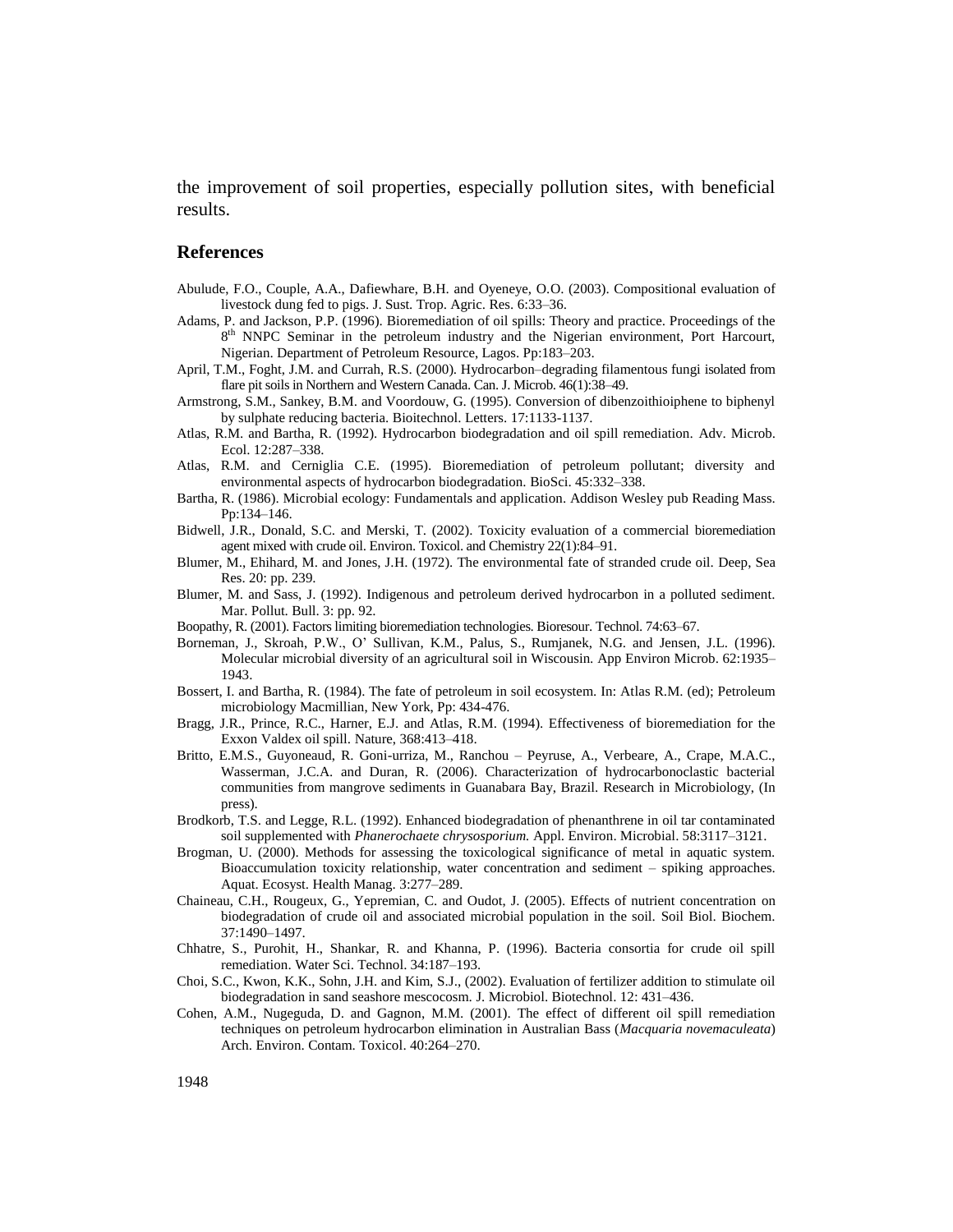- Colwell, R.R. and Walker, J.D. (1977). Ecological aspects of microbial degradation of petroleum in the marine environment. CRC Critical Reviews in Microbiology 5:423–445.
- Cooney, J.J. (1984). The fate of petroleum pollutants in freshwater ecosystem K03099 Pollution J. 02905, Water P 2000. Fresh Water Pollut*.* 5:25–28.
- Cunningham, S.D. and Ow, D.W. (1999). Promises and prospects of phytoremediation. Plant Physiol. 110(5):715-719.
- Davis, L.C., Banks, M.K., Schwab, A.P., Narayanam, M., Erickson, L.E. and Tracy, J.C. (1998). Plantbased bioremediation. In Sikdar S. K. Irvin R. L., (eds); Bioremediation *principle and practice – fundamental and applications,* Vol. 2. Technomic Publishing Lancaster P.A. USA. Pp: 183-217.
- Dewling, R.T. and McCarty, L.T. (1980). Chemical treatment of oil spills. Environment international, 3:155–162.
- Duffy, J.J., Peake, E. and Molitadi, M.F. (1980). Oil spills on land as potential source of groundwater contamination. Environ. Inter. 3:107-120.
- Erickson, L.E., Banks, M.K., David, L.C., Schwag, A.P., Muralidharan, N. and Reilley, K. (1994). Using vegetation to enhance *in situ* bioremediation. Environ Prog. 13:226–231.
- Ewulo, B.S. (2005). Effect of poultry dung and cattle manure on chemical properties of clay and sandy clay loam soil. J. Anim. Vet. Adv. 4(10):839–841.
- Fayad, N.M., Edora, R.I., EL– Mubarak, A.H. and Polankos, A.B. (1992). Effectiveness of a bioremediation product in degrading the oil spill in the 1991 Arabian Gulf war. Bull. Environ. Contam. Toxicol. 49:787–796.
- Hamilton, D.W., Luce, W.G. and Heald, A.D. (1995). Production and characteristics of swine manure. Oklahoma St. University, Oklahoma.
- Hoff, M. (1991). Types of bioremediation and case histories In: Background information, Chevron EFT response plan. Biorem. 8:23–32.
- Ibekwe, V.I., Ubochi, K.C. and Ezeji, E.U. (2006). Effect of organic nutrient on microibial utilization of hydrocarbons on crude oil contamination soil. Afr. J. of Biotech. 5(10):983-986.
- Ijah, U.J.J. (2003). The potential use of chicken-drop microorganisms for oil spill remediation. The Environmentalist 23:89-95.
- Ijah, U.J.J. and Antai, S.P. (1988). The potential use of chicken drop Microorganisms for oil spill remediation. Environmentalist 23(1):89–95.
- Ikpe, F.N. and Powel, J.M. (2002). Nutrient cycling practices and changes in soil properties in the crop livestock farming systems of western Niger Republic of West Africa. Nutrient Cycling in Agroecosystem 62:37–45.
- Irwin, R.J., Van Mouwerik, M., Stevens, L., Seese, M.D. and Bashaw, W. (1997). Environmental contaminants encyclopedia. National Park Service, Water Resources Division, Fort Collins, Colorado. Distributed within the Federal Government as an Electronic Document (projected public availability on the internet or NTIS: 1998).
- ITOPF (2006). Disposal of oil and debis In: Response strategies International Tanker Owners Pollution Federation http:/www.itopf.com/index.html.
- Jobson, A., McLaughlin, M., Cook, F.D. and Westlake, D.W.S. (1974). Effect of amendment on the microbial utilization of oil applied to soil. Appl. Microbiol. 27:166–171.
- Kanaly, R.A.R., Bartha, K., Watanabe, and Harayama, S. (2000). Rapid mineralization of benzo(a) pyrene by a microbialconsortium growing on desert fuel. Appl. Environ. Microbiol. 66:4205–4211.
- Kasai, Kishira, K., Syutusubo, S. and Harayama, J. (2001). Molecular detection of marine bacterial population on beachies contaminated by the Nak hod Ka Tanker oil spill accident Environ. Microbial. 3:246–255.
- Kim, S., Choi, D.H., Sim, D.S. and Ohy, M. (2005). Evaluation of bioremediation effectiveness on crude oil – contaminated sand. Chemosph. 59:845–852.
- Kirchmann, H. and Witter, E. (1992). Composition of fresh aerobic and anaerobic farm animal dungs. Bioresource Technol. 40:137-142.
- Ko, S.H. and Lebeault, J.M. (1999). Effect of mixed culture on co oxidation during the degradation of saturated hydrocarbon mixture. J. Appl. Microbiol. 87:72–79.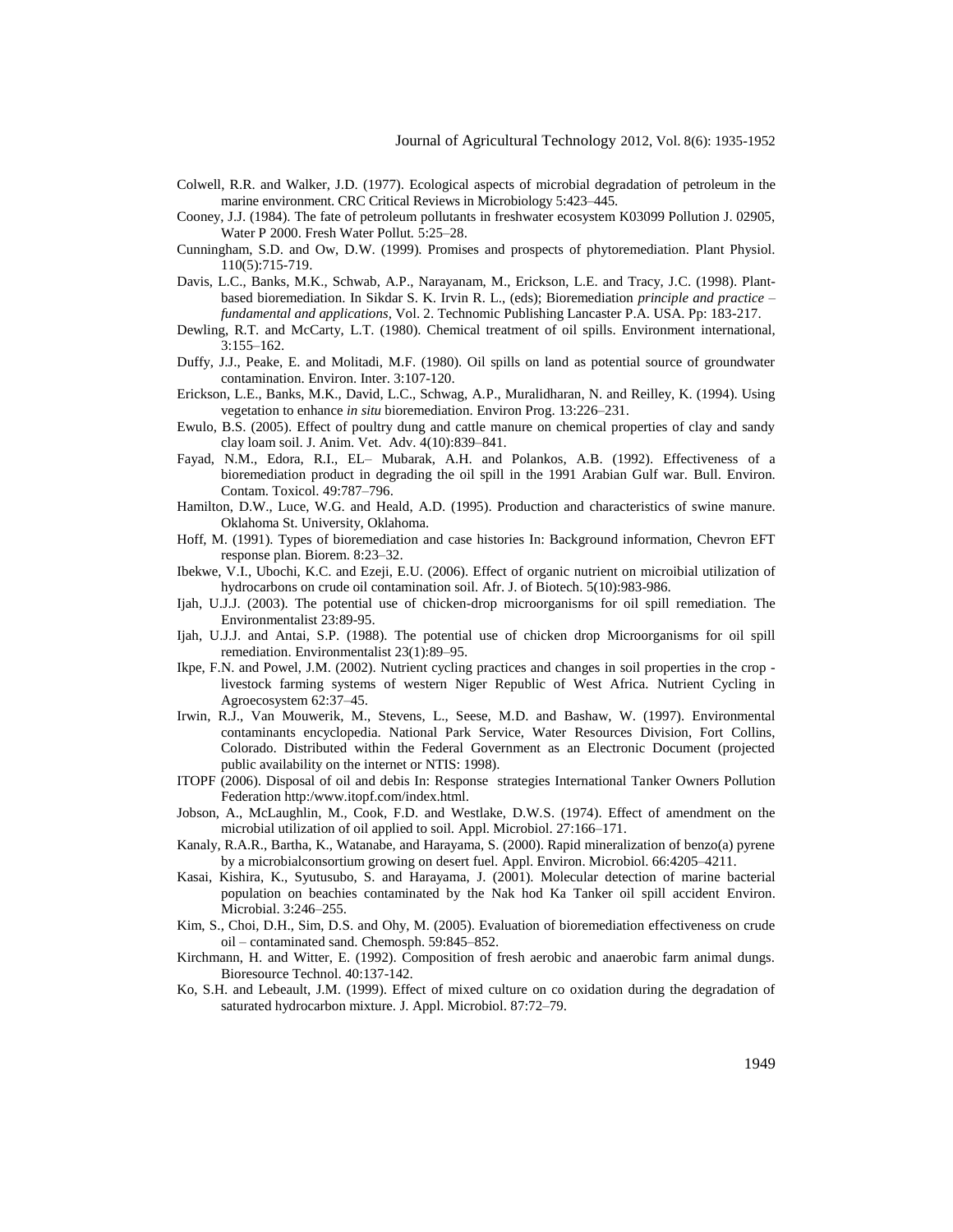- Komukai–Nakamura, S.K., Sugiura, Y., Yamauchi–Inomata, H., Toki, K., Venkateswaran, S., Yamamoto, B.H., Tanaka, H. and Harayama, S. (1996). Construction of bacteria consortia that degrade Arabian light crude oil. J. Ferment. Bioeny. 82:570–574.
- Kumar, N.P.B.A., Dushenkov, V., Motto, H. and Raskin, I. (1995). Phytoextraction: The use of plants to remove heavy metals from soil. Environ Sci Technol. 29:1232 – 1238.
- Kumpiene, J., Lagerkvist, A. and Maurice, C. (2007). Stabilization of Pb and Cd contaminated soil using coal fly ash and peat. Environ. Pollut. 145:365–373.
- Lee, K. and Demora, S. (1999). In-situ bioremediation strategies for oiled shoreline environments Environs. Technol. 20:783–794.
- Lee, K. and Levy, E.M. (1991). Bioremediation waxy crude oil stranded on low-energy shoreline. Proc. 1991 Oil Spill Conf. American Petroleum Institute, Washington DC.
- Liu, Z., Jacobson, A.M. and Luthy, R.G. (1995). Biodegradation of naphthalene in aqueous nonionic surfactant systems. Appl. Environ. Microb. 61:45–151.
- McClay, K.B., Fox, B.G. and Steffan, B.J. (2000). Toluene monooxygenase catalyzed epoxidation of alkene. Appl. Environ. Microbiol. 66:1877–1882.
- Mesearch, M.B., Nakatsu, C.H. and Nies, I. (2000). Development of catechol 2,3-dioxygenase specific primers for monitoring bioremediation by competitive quantitative PCR. App. Environ. Microbiol. 66:678–683.
- NRC (1992). Environmental neurotoxicology*.* National Academy Press, National Research Council, Washington DC.
- Odu, C.T.I. (1978). The effects of nutrient application and aeration on oil degradation in soil. Environ. Pollut*.* 15:235-240.
- Odjegba, V.J. (2007). Soil amendments reduces heavy metals availability for plants absorption. Inter. Journal of Agric. and Food Syst. 1(2):165–173.
- Odjegba, V.J. and Sadiq, A.O. (2002). Effects of spent engine pil on the growth parameters chlorophyll and protein levels of *Amaranthus hybridus*. The Environmentalist 22:23-28.
- Ogawa, N.M., Ananda, and Chakrabarty, M. (2004). Degradative plasmids. In: Plasmid biology. American Society for Microbiology (ASM) Press, 1952 N StreetWashington DC. 16:341–376.
- Ogboghodo, I.A., Erebor, E.B., Osemwota, J.O. and Isitekhole, H.H. (2004). The effects of application of poultry manure to crude oil polluted soils on maize (*Zea mays*) growth and soil properties. Enviroin. Monitoir and Assess. 96(3):153-161.
- Okoh, A.I. (2002). Assessment of the potential of some bacterial isolates for application in the bioremediation of petroleum hydrocarbon polluted soil. PhD Thesis, Obafemi Awolowo University Ile Ife, Nigeria.
- Okoh, A.I. (2006). Biodegradation alternative in the clean up of petroleum hydrocarbon pollutants. A review. Biotechnology and Molecular Biology 1(2):38–50.
- Okolo, J.C., Amadi, E.N. and Odu, C.T.I. (2005). Effects of soil treatment containing poultry manure on crude oil degradation in sandy loam soil. Appl. Ecol Environ. Res. 3(1): 47–53.
- Okpokwasili, G.C. and Okorie, B.B. (1988). Biodeterioration potentials of microorganisms isolated from engine lubricating oil. Tribiol. Inter. 21(4):215–220.
- Oudot, J., Merlin, F.X. and Pinvidic, P. (1998). Weathering rates of oil component in bioremediation experiment in estuarine sediments. Mar. Environ Res. 45:113–125.
- Pelletier, E., Delille, D. and Delille, B. (2004). Crude oil bioremediation in sub Antarctic intertidal sediment; Chemistry and toxicity of oiled residues. Mar. Environ. Res. 57:311–327.
- Powel, J.M., Ikpe, F.N., Somala, Z.C. and Rivera, S.F. (1998). Urine effects on soil chemical properties and the impact of urine and dung on pearl millet yield. Experital Agric. 34: 250–279.
- Prince, R.C., Varadaraj, R., Fiocco, R.J. and Lessard, R.R. (1999). Bioremediation as an oil response tool. Environ. Technol. 20:891-896.
- Pritchard, H.P. (1990). Bioiremediatioin of oil-contaminated beach material in Prince William Sound Alaska. Paper presented at the 199<sup>th</sup> National Meeting of the Ann. Chem. Soc. Bostoin, MA, 22-27 April 1999 Environment (Abstract) pp. 154.
- Pritchard, P.H. and Costa, F. (1991). Environmental Protection Agency EPAs Alaska oil spill Bioremediation project. Environ Sci. Technol*.* 25:372-379.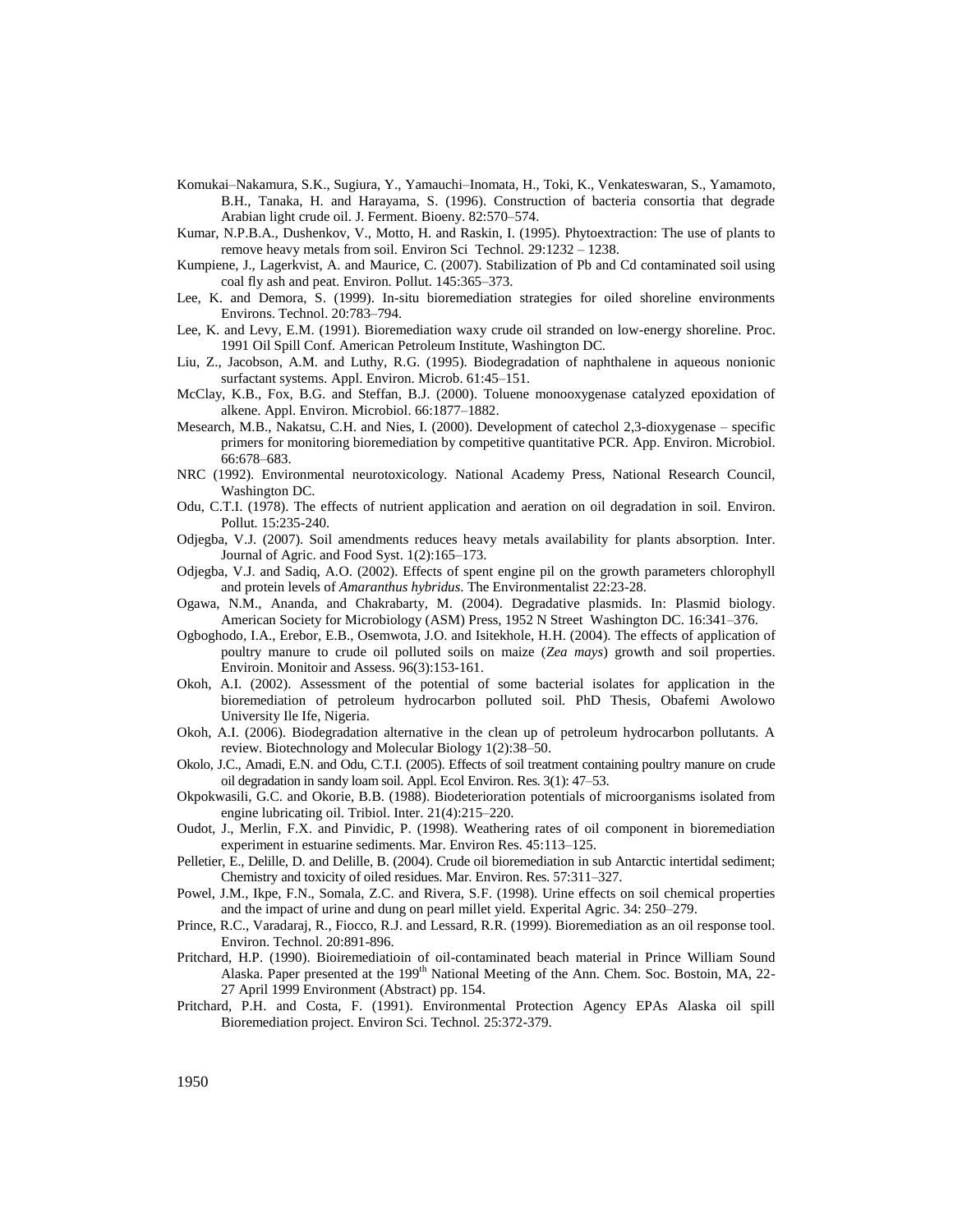Pritchard, P.H., Mueller, J.G., Rogers, F., Kremer, V. and Glaser, J.A. (1992). Oil spill bioremediation: experience, lessons and results from the Exxon Valdez oil spill in Alaska. Biodegradation 3:315– 335.

Pye, V.I. and Patrick, R. (1983). Groundwater contamination in the United States. Science 221: 713–718.

- Rahman, K.S.M., Thahira-Rahman, J., Lakshmanaperumalsamy, P. and Banat, I.M. (2002). Towards efficient crude oil degradation by a mixed bacterial consortium. Biores. Tech. 85:257-261.
- Rainbow, P.S. (2002). Trace metal concentration in aquatic invertebrates; Why and so what? Environ Pollut. 120:497–507.
- Rodriguez Ortega, M.J., Alhama, J., Funes, V., Romero Rutz, A., Rodriguez Ariza, A. and Lopez Barea, J. (2001). Biochemical biomakers of pollution in the clam *Chamelea gallina* from South Spanish Littoral*.* Environ. Toxicol and Chem. 21(3):542–549.
- Rosenberg, E.R., Legman, A., Kushmaro, R., Taube, E., Adler, and Ron, E.Z. (1992). Petroleum bioremediation: A multiphase problem. Biodegradation 3:337–350.
- Rubio, M.A., Gorg, S. and Wilderer, P.A. (1986). Das sequencing batch reak for verfahren: Beeinflussing der organismenzusam–mensetzung von mischkulturen. Forum Mikrobiol*.* 11:169–175.
- Sabata, J., Vinas, M. and Solanas, A.M. (2004). Laboratory scale bioremediation experiment on hydrocarbon – contaminated soil. Internl. Biodeter. Biodegrad. 54:19–25.
- Satyanarayana, U. (2005). Bioremediation of contaminants and waste land. In: Biotechnology (2<sup>nd</sup> ed). Up Pala Publisher, India. Pp. 727.
- Saxena, P.K., krishnaraj, S. and Dan, T. (1999). Phytoremediation of heavy metal contaminated and polluted soils. In: Prasad, M.N.V. and Hagemeyer, J. (editors); Heavy metal stress in plants from molecules to ecosystem. Springer, Berlin. Pp. 305–329.
- Schnoor, J.L., Licht, L.A., McCutcheon, S.C., Wolfe, N.L. and Carreira, L.H. (1995). Phytoremediation of organic and nutrient contaminants. Environ. Sci. Technol*.* 29:318-323.
- Shrimp, J.F., Tracy, J.C., David, L.C., Lee, E., Huang, W., Erickson, L.E. and Schnoor, J.L. (1993). Beneficial effects of plants in remediation of soil and ground water contaminated with organic material. Crit. Rev. Environ. Sci. Technol. 23:41–47.
- Smith, J.E. (1968). Torrey canyon, pollution and life. Cambridge University Press, Cambridge, England.
- Straughan, D. (1971). Biological and oceanographical survey of the Santa Barbara oil spill, 1960, 1970, Vol. 1. Allan Hancock Foundation, University Southern California, Santa Barbara.
- Suenaga, H.M., Mitsuoka, Y., Ura, T., Watanabe, M. and Furukawa, K. (2001). Directed evolution of biphenyl dioygenase emergence of enhanced degradation capacity for benzene, toluene and alkylbenzenes J. Bacteriol. 183:5441–5444.
- Timmis, K.N. and Peper, D.H. (1999). Bacteria designed for bioremediatioin. Trends Biotechnol. 17:201- 204.
- Tiquia, S.M. and Tam, N.F.Y. (2002). Characterization and compositing of poultry litter in forced aeration piles. Proc. Biochem. 37:869–880.
- Tordoff, G.M., Baker, A.J.M. and Willis, A.J. (2000). Current approaches to the revegetation and reclamation of metalliferous wastes. Chemsphere 41:219–228.
- Tsutsumi, H., Kono, M., Takai, K., Manabe, T., Haraguchi, M., Yamamoto, I. and Oppenheimer, C. (2000). Bioremediation on the shore after an oil spill from the Nakhodka in the Sea of Japan III field test of a bioremediation agent with microbiological cultures for the treatment of an oil spill. *Mar.* Pollut. Bull. 40:320–324.
- Udebuani, A.C. and Ozoh, P.T. (2007). Aspects of the chemistry of soils and *Elicine indica* growing on seven years old spill site. Inter. J. of Trop. Agric and Food Syst. 1(2): 187-192.
- USEPA (2001). National contingency plan product schedule. Oil Programme Centre. U.S. Environmental Protection Agency, Washington DC.
- Van Hamme, J.D., Singh, A. and Ward, O.P. (2003). Recent advances in petroleum microbiology. Microbiol. Mol. Biol Rev. 67:503–549.
- Van Horn, H.H., Wilkie, A.C., Power, W.J. and Nordstedt, J. (1994). Component of dairy manure management system. J. Dairy Sci. 77:2008–2030.
- Venkateswanan, K. and Harayama, S. (1995). Sequential enrichment of microbial population exhibiting enhanced biodegradation of crude oil. Can. J. Microbiol. 41:767–775.